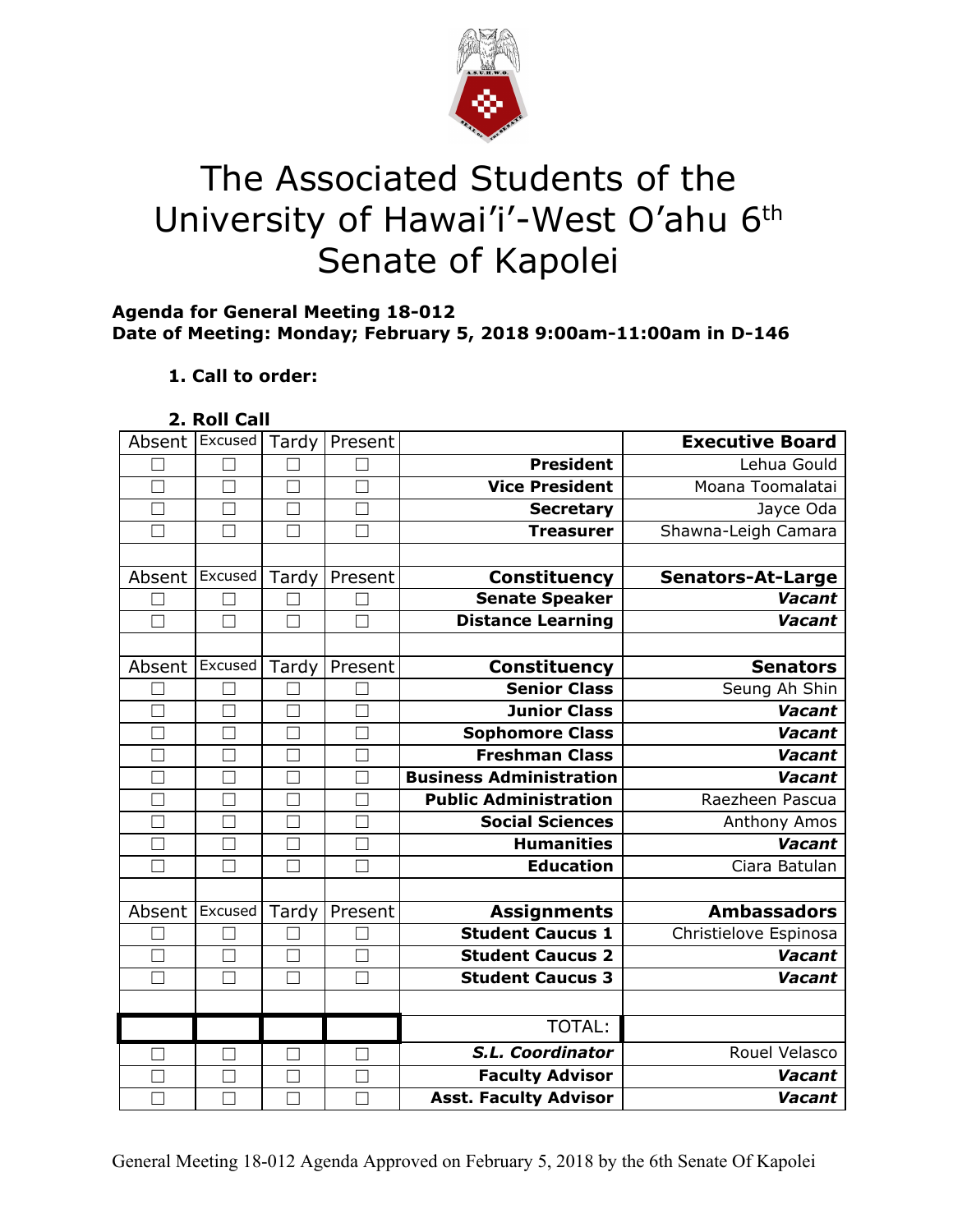## **3. Establish Quorum**

3.1 Quorum Established?

# **4. Open Forum Guest**

## **5. Approval of Agenda and Minutes**

- 5.1 Minutes for Meeting 18-011 Motion: Second: Vote:
- 5.2 Agenda for Meeting 18-012 Motion: Second: Vote:

#### **6. Internal Reports**

- 6.1 President
- 6.2 Vice President
- 6.3 Secretary
- 6.4 Treasurer
- 6.5 Advisors
- 6.6 *Standing Committee Reports*
- 6.6.1 Budget & Finance
- 6.6.2 Activities
- 6.6.3 Legislative
- 6.7 *Ad Hoc Committee Reports*
- 6.7.1 Elections Committee
- 6.7.2 Transition Committee
- 6.8 *Senators Report*
- 6.8.1 Senate Speaker **N/A**
- 6.8.1 Distance Learning **N/A**
- 6.8.2 Senior Class
- 6.8.3 Junior Class
- 6.8.4 Sophomore Class **N/A**
- 6.8.5 Freshman Class
- 6.8.6 Business Administration Division
- 6.8.7 Public Administration Division
- 6.8.8 Social Sciences Division **N/A**
- 6.8.9 Humanities Division
- 6.8.10 Education Division
- 6.9 Caucus Ambassadors Report
- 6.10 *Campus Committees Report*
- Health/Technology/Transportation (HTT) Committee
- -Senior Staff Meetings
- -Faculty Senate
- -LRDP Committee
	- -IAELF Master Strategic Work Group
	- -Land/Facilities Work Group

General Meeting 18-012 Agenda Approved on February 5, 2018 by the 6th Senate Of Kapolei